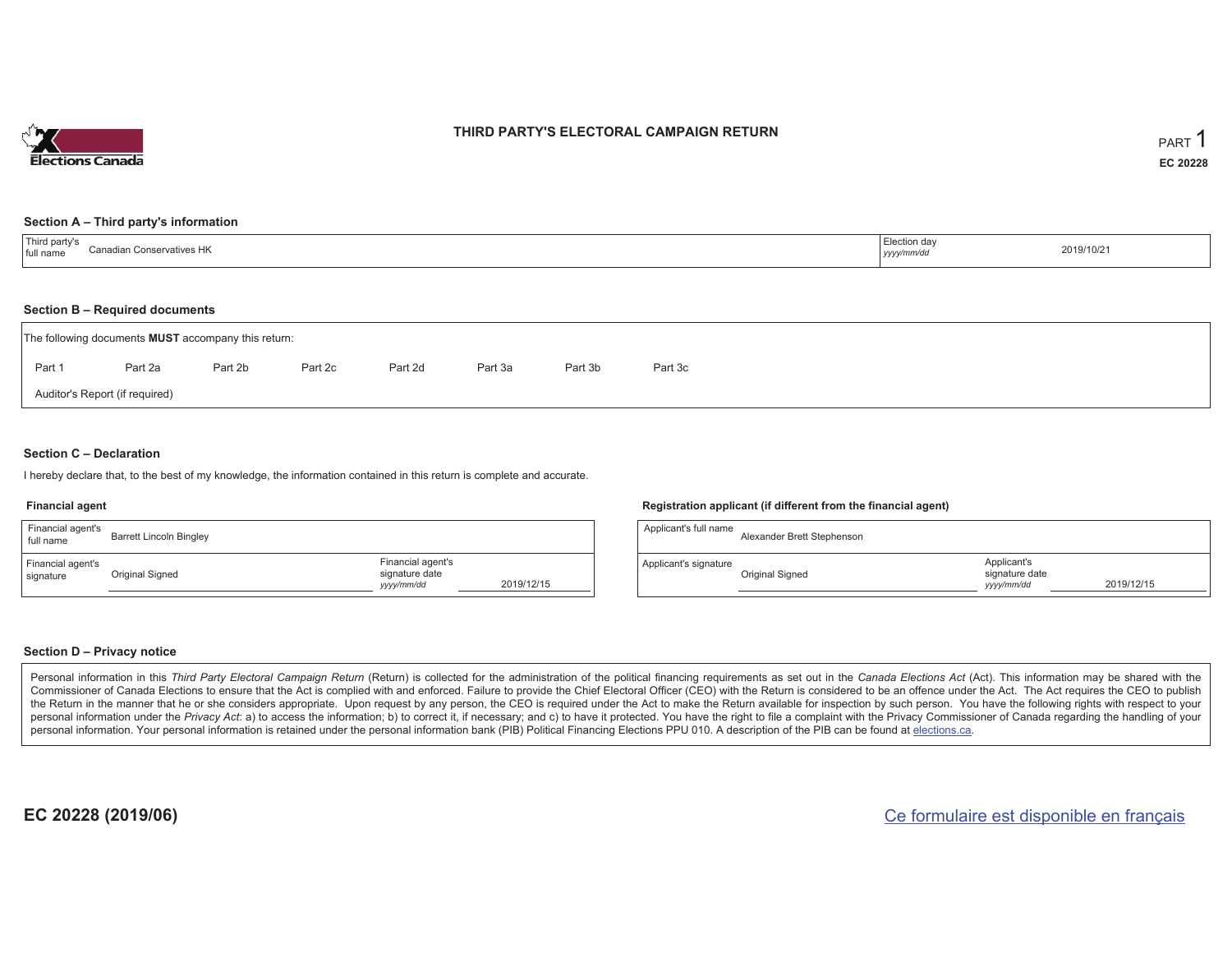

## **THIRD PARTY'S ELECTORAL CAMPAIGN RETURN HIRD PARTY'S ELECTORAL CAMPAIGN RETURN<br>Statement of monetary contributions received PART 2a**

| No. | Full name               | Street<br>no. | <b>Street</b> | Apt. | City      | Prov./<br>Terr. | Postal<br>code | Date<br>received<br>yyyy/mm/dd                                                      | Individual | <b>Business /</b><br>Commercial<br>organization | Government | Trade union | Corporation<br>without share<br>capital | Unincorporated<br>organization or<br>association |
|-----|-------------------------|---------------|---------------|------|-----------|-----------------|----------------|-------------------------------------------------------------------------------------|------------|-------------------------------------------------|------------|-------------|-----------------------------------------|--------------------------------------------------|
|     |                         |               |               |      |           |                 |                |                                                                                     | \$         | \$                                              | \$         | \$          | \$                                      | \$                                               |
|     | Barrett Lincoln Bingley |               |               |      | Hong Kong |                 |                | 2019/10/20                                                                          | 246.00     |                                                 |            |             |                                         |                                                  |
|     |                         |               |               |      |           |                 |                |                                                                                     |            |                                                 |            |             |                                         |                                                  |
|     |                         |               |               |      |           |                 |                |                                                                                     |            |                                                 |            |             |                                         |                                                  |
|     |                         |               |               |      |           |                 |                |                                                                                     |            |                                                 |            |             |                                         |                                                  |
|     |                         |               |               |      |           |                 |                |                                                                                     |            |                                                 |            |             |                                         |                                                  |
|     |                         |               |               |      |           |                 |                |                                                                                     |            |                                                 |            |             |                                         |                                                  |
|     |                         |               |               |      |           |                 |                |                                                                                     |            |                                                 |            |             |                                         |                                                  |
|     |                         |               |               |      |           |                 |                |                                                                                     |            |                                                 |            |             |                                         |                                                  |
|     |                         |               |               |      |           |                 |                |                                                                                     |            |                                                 |            |             |                                         |                                                  |
|     |                         |               |               |      |           |                 |                |                                                                                     |            |                                                 |            |             |                                         |                                                  |
|     |                         |               |               |      |           |                 |                |                                                                                     |            |                                                 |            |             |                                         |                                                  |
|     |                         |               |               |      |           |                 |                |                                                                                     |            |                                                 |            |             |                                         |                                                  |
|     |                         |               |               |      |           |                 |                |                                                                                     |            |                                                 |            |             |                                         |                                                  |
|     |                         |               |               |      |           |                 |                |                                                                                     |            |                                                 |            |             |                                         |                                                  |
|     |                         |               |               |      |           |                 |                | Totals carried forward from previous page \$                                        |            |                                                 |            |             |                                         |                                                  |
|     |                         |               |               |      |           |                 |                | Total amount of monetary contributions by contributors who gave over \$200 (A)      | 246.00     |                                                 |            |             |                                         |                                                  |
|     |                         |               |               |      |           |                 |                | Number of contributors who gave over \$200                                          |            |                                                 |            |             |                                         |                                                  |
|     |                         |               |               |      |           |                 |                | Total amount of monetary contributions by contributors who gave \$200 or less $(B)$ |            |                                                 |            |             |                                         |                                                  |
|     |                         |               |               |      |           |                 |                | Number of contributors who gave \$200 or less                                       |            |                                                 |            |             |                                         |                                                  |
|     |                         |               |               |      |           |                 |                | Total amount of all monetary contributions (A+B)                                    | 246.00     |                                                 |            |             |                                         |                                                  |
|     |                         |               |               |      |           |                 |                | Number of contributors who gave monetary contributions                              |            |                                                 |            |             |                                         |                                                  |

|  | Third<br>l partv | Conservatives HK<br>`anadiar | tion dav<br>.<br>™m/a⊾<br>, уууул | 2019/10/21 | Page |  | ັ |  |
|--|------------------|------------------------------|-----------------------------------|------------|------|--|---|--|
|--|------------------|------------------------------|-----------------------------------|------------|------|--|---|--|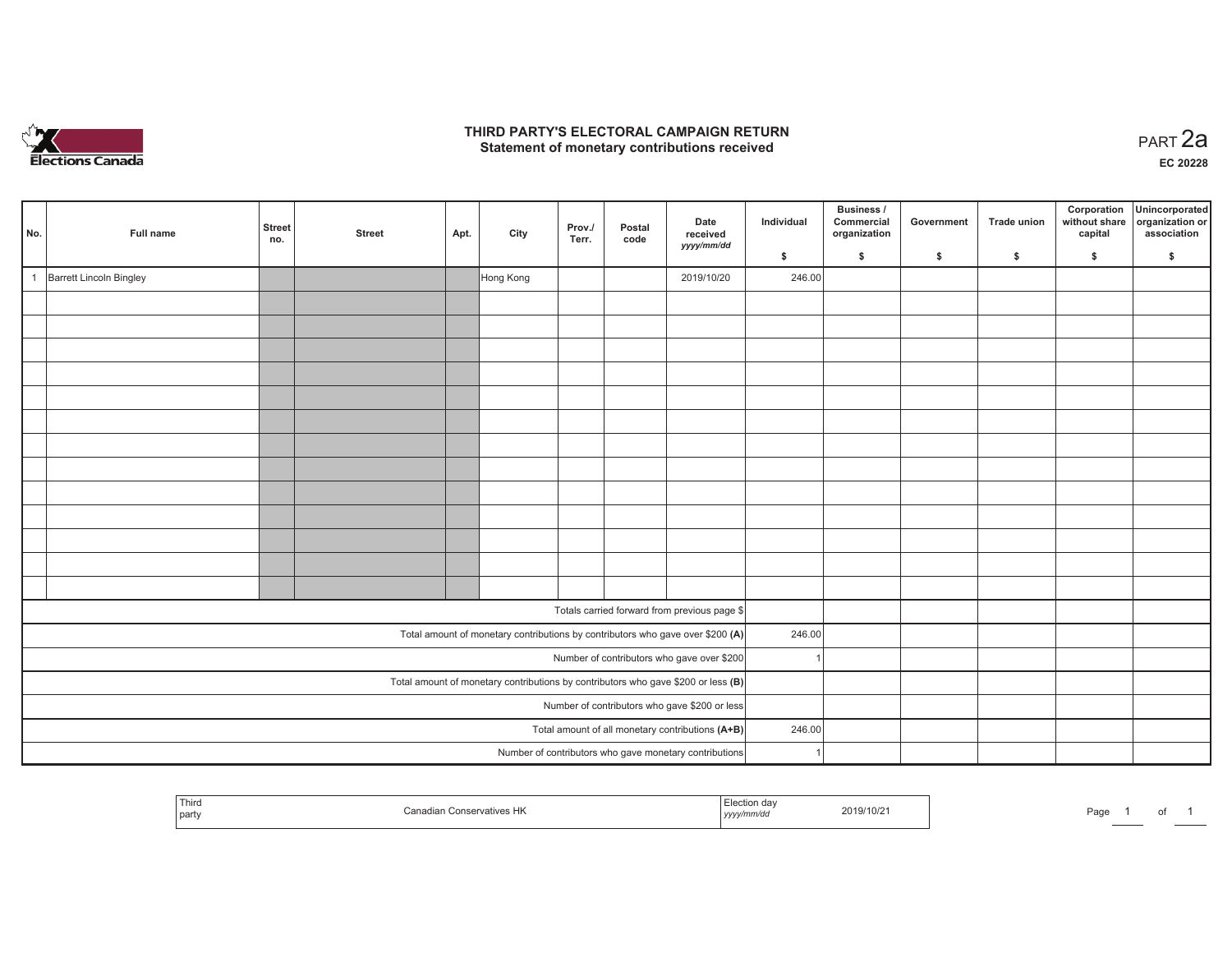

## **THIRD PARTY'S ELECTORAL CAMPAIGN RETURN**  THIRD PARTY'S ELECTORAL CAMPAIGN RETURN<br>Statement of non-monetary contributions received

of 1

| No.                                           | Full name                                                                               | <b>Street</b><br>no. | <b>Street</b> | Apt. | City | Prov./<br>Terr. | Postal<br>code | Date<br>received<br>yyyy/mm/dd                                                     | Individual | <b>Business /</b><br>Commercial<br>organization | Government | Trade union | Corporation<br>capital | Unincorporated<br>without share organization or<br>association |
|-----------------------------------------------|-----------------------------------------------------------------------------------------|----------------------|---------------|------|------|-----------------|----------------|------------------------------------------------------------------------------------|------------|-------------------------------------------------|------------|-------------|------------------------|----------------------------------------------------------------|
|                                               |                                                                                         |                      |               |      |      |                 |                |                                                                                    | \$         | \$                                              | \$         | \$          | \$                     | \$                                                             |
|                                               |                                                                                         |                      |               |      |      |                 |                |                                                                                    |            |                                                 |            |             |                        |                                                                |
|                                               |                                                                                         |                      |               |      |      |                 |                |                                                                                    |            |                                                 |            |             |                        |                                                                |
|                                               |                                                                                         |                      |               |      |      |                 |                |                                                                                    |            |                                                 |            |             |                        |                                                                |
|                                               |                                                                                         |                      |               |      |      |                 |                |                                                                                    |            |                                                 |            |             |                        |                                                                |
|                                               |                                                                                         |                      |               |      |      |                 |                |                                                                                    |            |                                                 |            |             |                        |                                                                |
|                                               |                                                                                         |                      |               |      |      |                 |                |                                                                                    |            |                                                 |            |             |                        |                                                                |
|                                               |                                                                                         |                      |               |      |      |                 |                |                                                                                    |            |                                                 |            |             |                        |                                                                |
|                                               |                                                                                         |                      |               |      |      |                 |                |                                                                                    |            |                                                 |            |             |                        |                                                                |
|                                               |                                                                                         |                      |               |      |      |                 |                |                                                                                    |            |                                                 |            |             |                        |                                                                |
|                                               |                                                                                         |                      |               |      |      |                 |                |                                                                                    |            |                                                 |            |             |                        |                                                                |
|                                               |                                                                                         |                      |               |      |      |                 |                |                                                                                    |            |                                                 |            |             |                        |                                                                |
|                                               |                                                                                         |                      |               |      |      |                 |                |                                                                                    |            |                                                 |            |             |                        |                                                                |
|                                               |                                                                                         |                      |               |      |      |                 |                |                                                                                    |            |                                                 |            |             |                        |                                                                |
|                                               |                                                                                         |                      |               |      |      |                 |                |                                                                                    |            |                                                 |            |             |                        |                                                                |
|                                               |                                                                                         |                      |               |      |      |                 |                | Totals carried forward from previous page \$                                       | 246.00     |                                                 |            |             |                        |                                                                |
|                                               |                                                                                         |                      |               |      |      |                 |                |                                                                                    |            |                                                 |            |             |                        |                                                                |
|                                               |                                                                                         |                      |               |      |      |                 |                | Total amount of non-monetary contributions by contributors who gave over \$200 (A) |            |                                                 |            |             |                        |                                                                |
|                                               |                                                                                         |                      |               |      |      |                 |                | Number of contributors who gave over \$200                                         |            |                                                 |            |             |                        |                                                                |
|                                               | Total amount of non-monetary contributions by contributors who gave \$200 or less $(B)$ |                      |               |      |      |                 |                |                                                                                    |            |                                                 |            |             |                        |                                                                |
| Number of contributors who gave \$200 or less |                                                                                         |                      |               |      |      |                 |                |                                                                                    |            |                                                 |            |             |                        |                                                                |
|                                               | Total amount of all non-monetary contributions (A+B)                                    |                      |               |      |      |                 |                |                                                                                    |            |                                                 |            |             |                        |                                                                |
|                                               |                                                                                         |                      |               |      |      |                 |                | Number of contributors who gave non-monetary contributions                         |            |                                                 |            |             |                        |                                                                |

| Third<br>Conservatives HK<br>party | 2019/10/21<br>yy/mm/dc<br>,,,,, | Page |
|------------------------------------|---------------------------------|------|
|------------------------------------|---------------------------------|------|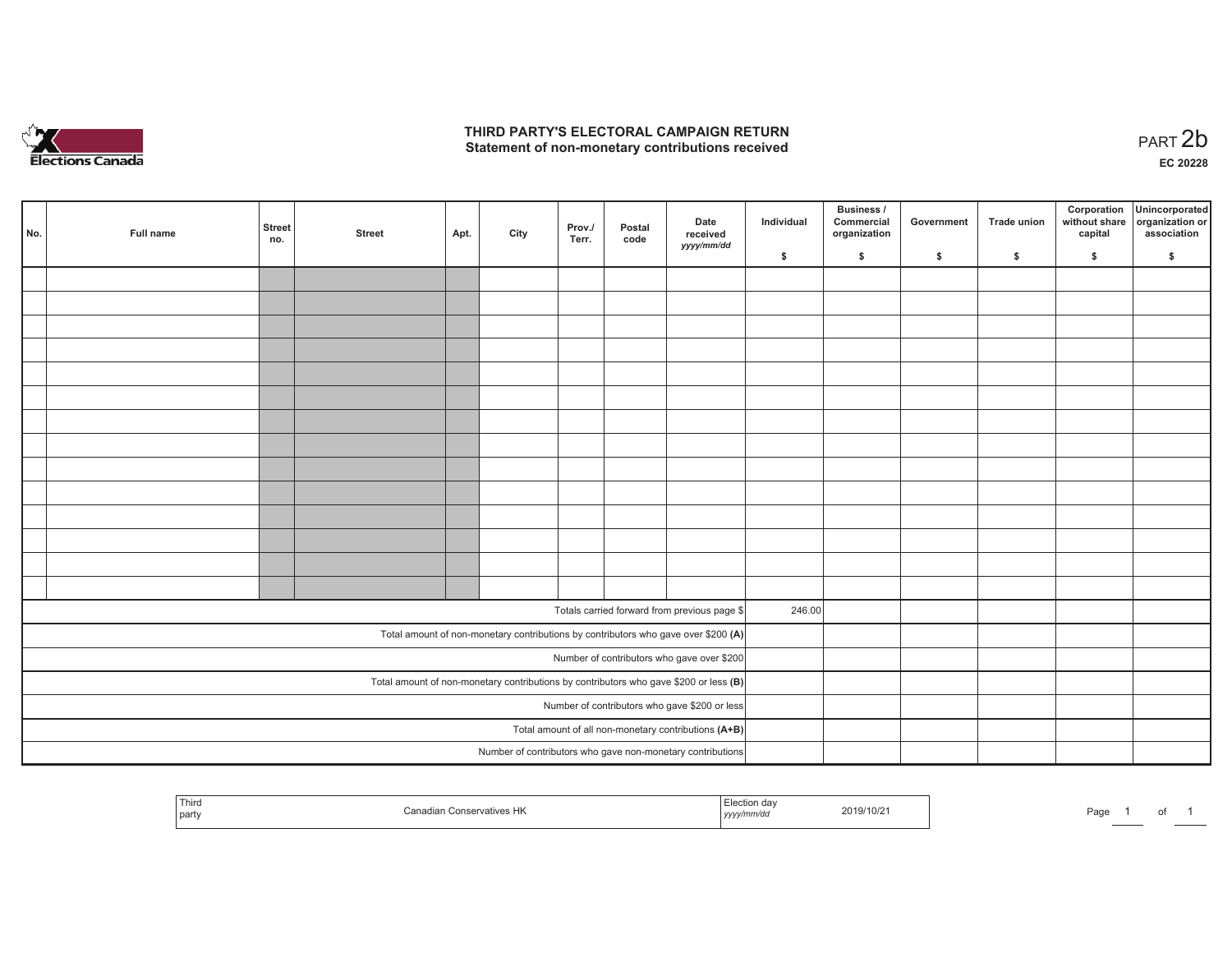

## **THIRD PARTY'S ELECTORAL CAMPAIGN RETURN STATE:** PERSON SELECTORAL CAMPAIGN RETURN<br>
Statement of operating loans received

**EC 20228**

| No.                                                             | Full name | <b>Street</b><br>no. | <b>Street</b> | Apt. | City | Prov./<br>Terr. | Postal<br>code | Date<br>received                                             | Individual | Business /<br>Commercial<br>organization | Government | <b>Trade union</b> | Corporation<br>capital | Unincorporated<br>without share organization or<br>association |
|-----------------------------------------------------------------|-----------|----------------------|---------------|------|------|-----------------|----------------|--------------------------------------------------------------|------------|------------------------------------------|------------|--------------------|------------------------|----------------------------------------------------------------|
|                                                                 |           |                      |               |      |      |                 |                | yyyy/mm/dd                                                   | \$         | \$                                       | \$         | \$                 | \$                     | \$                                                             |
|                                                                 |           |                      |               |      |      |                 |                |                                                              |            |                                          |            |                    |                        |                                                                |
|                                                                 |           |                      |               |      |      |                 |                |                                                              |            |                                          |            |                    |                        |                                                                |
|                                                                 |           |                      |               |      |      |                 |                |                                                              |            |                                          |            |                    |                        |                                                                |
|                                                                 |           |                      |               |      |      |                 |                |                                                              |            |                                          |            |                    |                        |                                                                |
|                                                                 |           |                      |               |      |      |                 |                |                                                              |            |                                          |            |                    |                        |                                                                |
|                                                                 |           |                      |               |      |      |                 |                |                                                              |            |                                          |            |                    |                        |                                                                |
|                                                                 |           |                      |               |      |      |                 |                |                                                              |            |                                          |            |                    |                        |                                                                |
|                                                                 |           |                      |               |      |      |                 |                |                                                              |            |                                          |            |                    |                        |                                                                |
|                                                                 |           |                      |               |      |      |                 |                |                                                              |            |                                          |            |                    |                        |                                                                |
|                                                                 |           |                      |               |      |      |                 |                |                                                              |            |                                          |            |                    |                        |                                                                |
|                                                                 |           |                      |               |      |      |                 |                |                                                              |            |                                          |            |                    |                        |                                                                |
|                                                                 |           |                      |               |      |      |                 |                |                                                              |            |                                          |            |                    |                        |                                                                |
|                                                                 |           |                      |               |      |      |                 |                |                                                              |            |                                          |            |                    |                        |                                                                |
|                                                                 |           |                      |               |      |      |                 |                |                                                              |            |                                          |            |                    |                        |                                                                |
|                                                                 |           |                      |               |      |      |                 |                | Totals carried forward from previous page \$                 | 246.00     |                                          |            |                    |                        |                                                                |
|                                                                 |           |                      |               |      |      |                 |                | Total amount of loans by lenders who provided over \$200 (A) |            |                                          |            |                    |                        |                                                                |
| Number of lenders who provided over \$200                       |           |                      |               |      |      |                 |                |                                                              |            |                                          |            |                    |                        |                                                                |
| Total amount of loans by lenders who provided \$200 or less (B) |           |                      |               |      |      |                 |                |                                                              |            |                                          |            |                    |                        |                                                                |
| Number of lenders who provided \$200 or less                    |           |                      |               |      |      |                 |                |                                                              |            |                                          |            |                    |                        |                                                                |
|                                                                 |           |                      |               |      |      |                 |                | Total amount of all loans (A+B)                              |            |                                          |            |                    |                        |                                                                |
|                                                                 |           |                      |               |      |      |                 |                | Number of all lenders who provided loans                     |            |                                          |            |                    |                        |                                                                |

| Third<br>party | - 113 | 19/10/2<br>mnvaa<br>,,,,, | Door<br>-aue<br>OL. |
|----------------|-------|---------------------------|---------------------|
|----------------|-------|---------------------------|---------------------|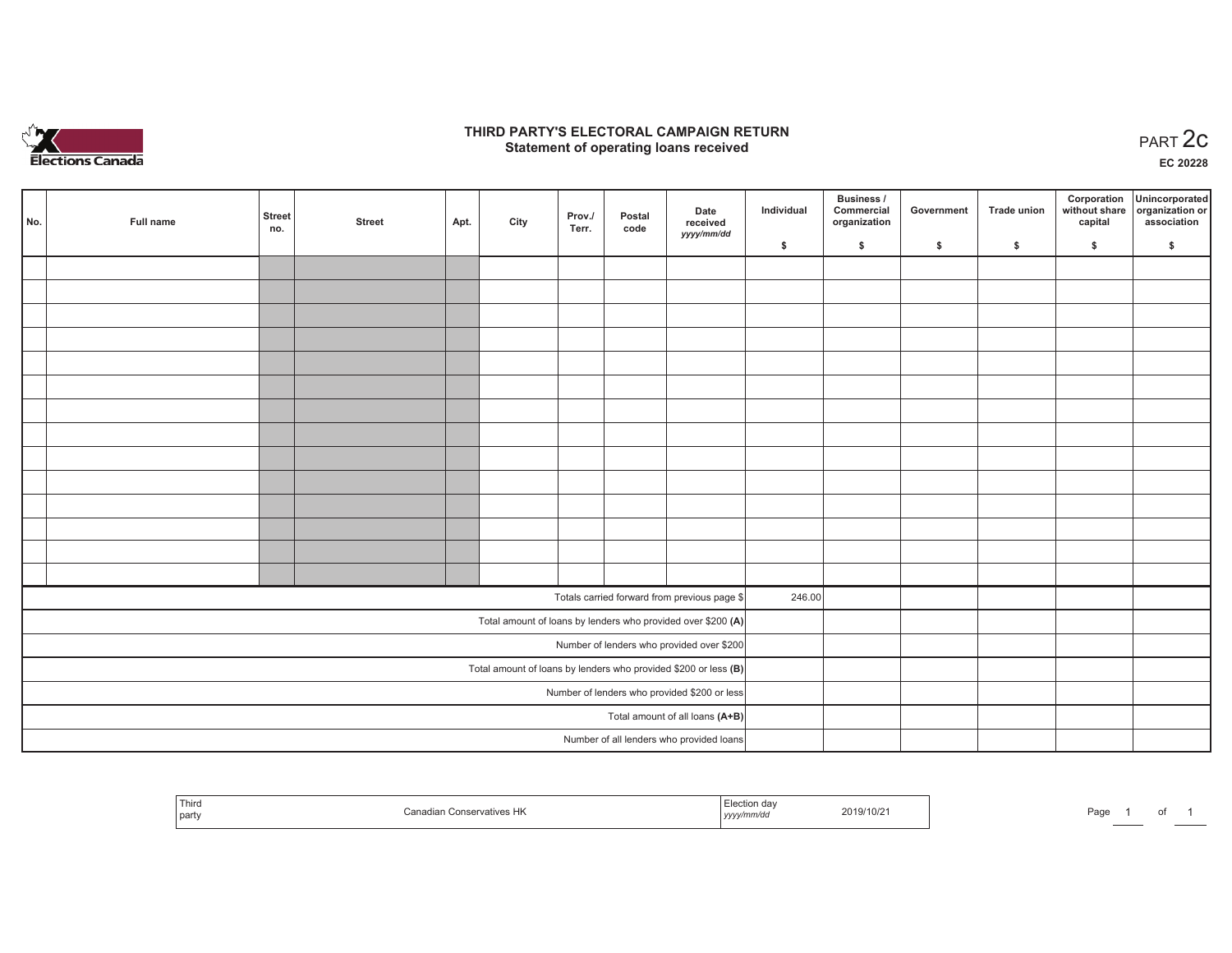

# **THIRD PARTY'S ELECTORAL CAMPAIGN RETURN S** ELECTORAL CAMPAIGN RETURN<br>Summary of inflows PART 2d

| No.   | Type of contributor / lender                    | <b>Monetary</b><br>contributions<br>(Part 2a) | Non-monetary<br>contributions<br>(Part 2b) | Loans<br>(Part 2c) | <b>Total</b> | Number of<br>contributors and<br>lenders |
|-------|-------------------------------------------------|-----------------------------------------------|--------------------------------------------|--------------------|--------------|------------------------------------------|
|       |                                                 | \$                                            | \$                                         | \$                 | \$           |                                          |
| 1.    | Individuals                                     | 246.00                                        |                                            |                    | 246.00       |                                          |
|       | 2. Businesses / Commercial organizations        |                                               |                                            |                    |              |                                          |
|       | 3. Governments                                  |                                               |                                            |                    |              |                                          |
| 4.    | Trade unions                                    |                                               |                                            |                    |              |                                          |
| 5.    | Corporations without share capital              |                                               |                                            |                    |              |                                          |
|       | 6. Unincorporated organizations or associations |                                               |                                            |                    |              |                                          |
| 7.    | Total (items 1 to 6)                            | 246.00                                        |                                            |                    |              |                                          |
| Total |                                                 |                                               |                                            |                    |              |                                          |
|       | 8. Amount of third party's resources used       |                                               |                                            |                    |              |                                          |
|       | 9. Grand total (items $7$ and $8$ )             | 246.00                                        |                                            |                    | 246.00       |                                          |

| Third<br>party | HK<br>$'$ anadia<br>vatives<br>Conser | . dav<br>ction<br>__<br>yyyy/mm/da<br>,,,, | '10/2<br>י שי |
|----------------|---------------------------------------|--------------------------------------------|---------------|
|----------------|---------------------------------------|--------------------------------------------|---------------|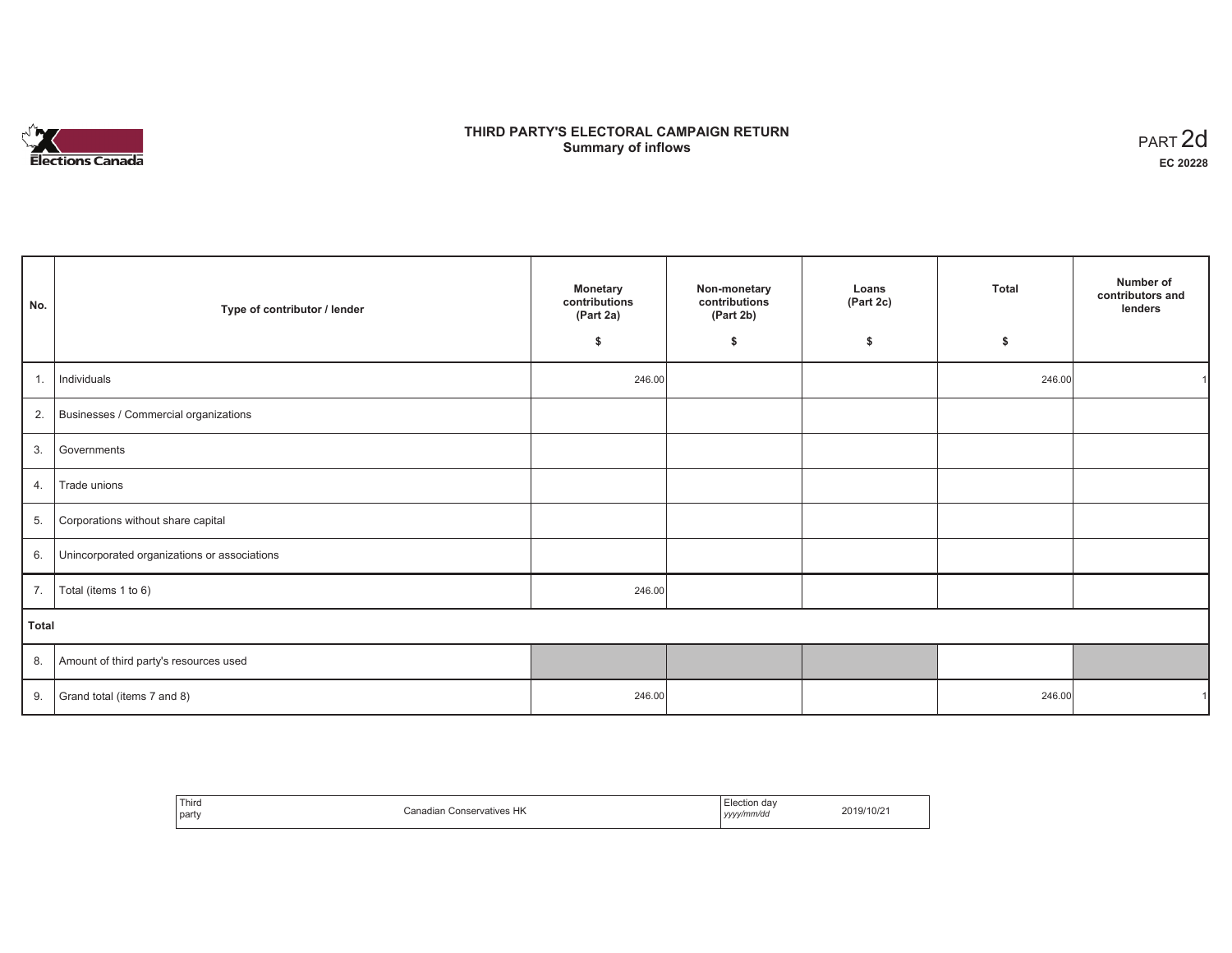

## **THIRD PARTY'S ELECTORAL CAMPAIGN RETURN Statement of expenses incurred for regulated activities that take place during the pre-election period**  *(Only applicable to a fixed-date general election)*

For a list of expense types, expense categories and expense subcategories, refer to Annex II in the Instructions.

| No.      | Date<br>incurred<br>yyyy/mm/dd | $E$ D Code<br>(if applicable) | Supplier | <b>Expense type</b> | Expense<br>category | Expense<br>subcategory | <b>Starting date</b><br>of activity,<br>advertisement<br>or survey<br>yyyy/mm/dd | Ending date<br>of activity,<br>advertisement<br>or survey<br>yyyy/mm/dd | Place of activity or<br>advertisement        | <b>Expense amount</b><br>\$ |
|----------|--------------------------------|-------------------------------|----------|---------------------|---------------------|------------------------|----------------------------------------------------------------------------------|-------------------------------------------------------------------------|----------------------------------------------|-----------------------------|
|          |                                |                               |          |                     |                     |                        |                                                                                  |                                                                         |                                              |                             |
|          |                                |                               |          |                     |                     |                        |                                                                                  |                                                                         |                                              |                             |
|          |                                |                               |          |                     |                     |                        |                                                                                  |                                                                         |                                              |                             |
|          |                                |                               |          |                     |                     |                        |                                                                                  |                                                                         |                                              |                             |
|          |                                |                               |          |                     |                     |                        |                                                                                  |                                                                         |                                              |                             |
|          |                                |                               |          |                     |                     |                        |                                                                                  |                                                                         |                                              |                             |
|          |                                |                               |          |                     |                     |                        |                                                                                  |                                                                         |                                              |                             |
|          |                                |                               |          |                     |                     |                        |                                                                                  |                                                                         |                                              |                             |
|          |                                |                               |          |                     |                     |                        |                                                                                  |                                                                         |                                              |                             |
|          |                                |                               |          |                     |                     |                        |                                                                                  |                                                                         |                                              |                             |
|          |                                |                               |          |                     |                     |                        |                                                                                  |                                                                         |                                              |                             |
|          |                                |                               |          |                     |                     |                        |                                                                                  |                                                                         |                                              |                             |
|          |                                |                               |          |                     |                     |                        |                                                                                  |                                                                         |                                              |                             |
|          |                                |                               |          |                     |                     |                        |                                                                                  |                                                                         |                                              |                             |
|          |                                |                               |          |                     |                     |                        |                                                                                  |                                                                         |                                              |                             |
|          |                                |                               |          |                     |                     |                        |                                                                                  |                                                                         |                                              |                             |
|          |                                |                               |          |                     |                     |                        |                                                                                  |                                                                         |                                              |                             |
|          |                                |                               |          |                     |                     |                        |                                                                                  |                                                                         | Totals carried forward from previous page \$ | 246.00                      |
| Total \$ |                                |                               |          |                     |                     |                        | 246.00                                                                           |                                                                         |                                              |                             |

| Third<br>party | Canadian Conservatives HK | $\overline{\phantom{a}}$<br>-lection<br>ı dav<br>2019/10/21<br>.<br>, yyyy/mm/dd | Page |
|----------------|---------------------------|----------------------------------------------------------------------------------|------|
|----------------|---------------------------|----------------------------------------------------------------------------------|------|

 $_{\sf PART}$ 3a **EC 20228**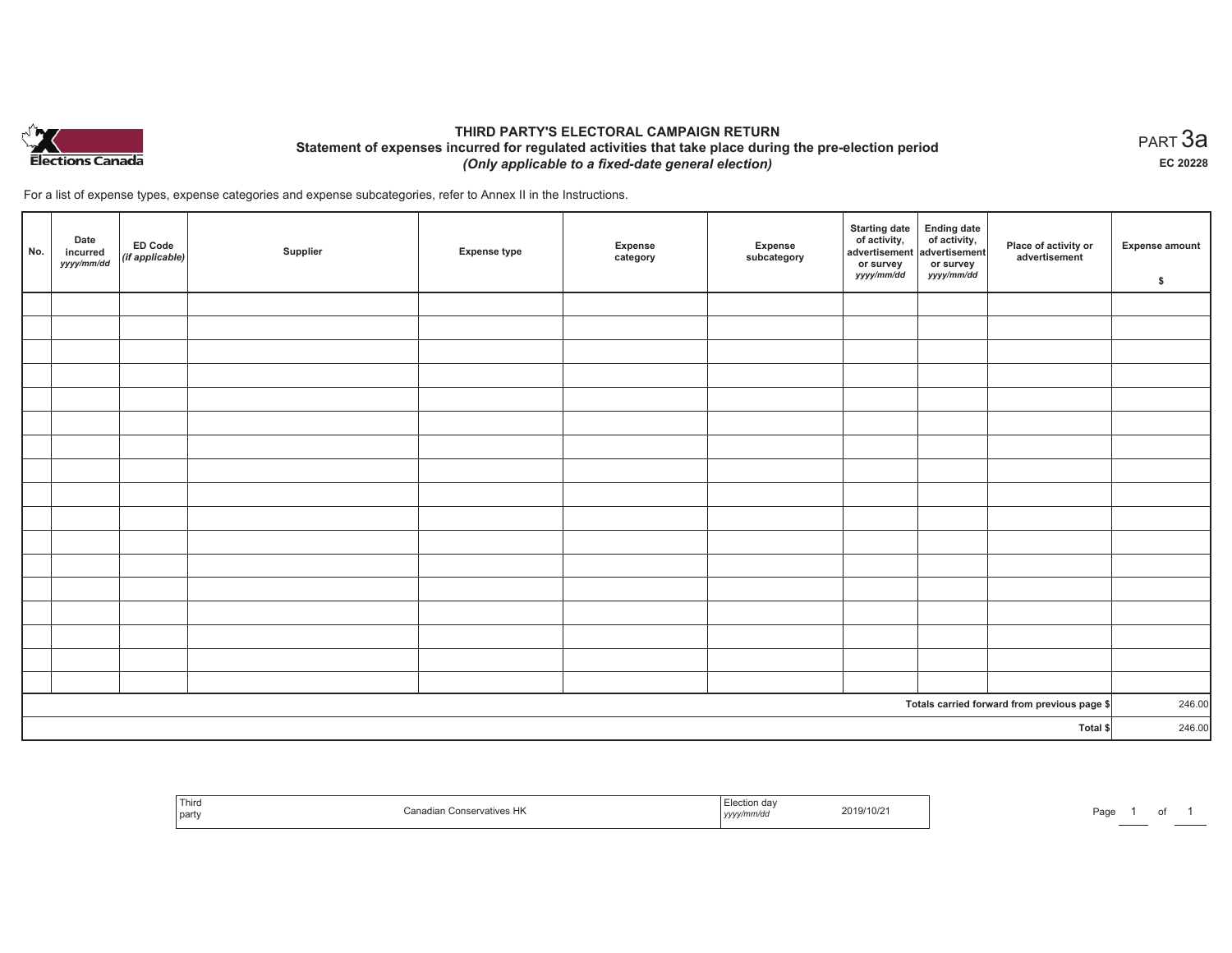

# **THIRD PARTY'S ELECTORAL CAMPAIGN RETURN Statement of expenses incurred for regulated activities that take place during the election period**<br>PART  $3\mathsf{b}$

**EC 20228**

For a list of expense types, expense categories and expense subcategories, refer to Annex II in the Instructions.

| No.                                          | Date<br>incurred<br>yyyy/mm/dd | ED Code<br>(if applicable) | Supplier     | <b>Expense type</b>  | Expense<br>category | Expense<br>subcategory | <b>Starting date</b><br>of activity,<br>advertisement<br>or survey<br>yyyy/mm/dd | Ending date<br>of activity,<br>advertisement<br>or survey<br>yyyy/mm/dd | Place of activity or<br>advertisement | <b>Expense amount</b><br>\$ |
|----------------------------------------------|--------------------------------|----------------------------|--------------|----------------------|---------------------|------------------------|----------------------------------------------------------------------------------|-------------------------------------------------------------------------|---------------------------------------|-----------------------------|
|                                              | 2019/09/11                     |                            | Facebook Ads | Election Advertising | Advertising         | Content Boosting       | 2019/09/11                                                                       | 2019/10/20                                                              | Facebook                              | 246.00                      |
|                                              |                                |                            |              |                      |                     |                        |                                                                                  |                                                                         |                                       |                             |
|                                              |                                |                            |              |                      |                     |                        |                                                                                  |                                                                         |                                       |                             |
|                                              |                                |                            |              |                      |                     |                        |                                                                                  |                                                                         |                                       |                             |
|                                              |                                |                            |              |                      |                     |                        |                                                                                  |                                                                         |                                       |                             |
|                                              |                                |                            |              |                      |                     |                        |                                                                                  |                                                                         |                                       |                             |
|                                              |                                |                            |              |                      |                     |                        |                                                                                  |                                                                         |                                       |                             |
|                                              |                                |                            |              |                      |                     |                        |                                                                                  |                                                                         |                                       |                             |
|                                              |                                |                            |              |                      |                     |                        |                                                                                  |                                                                         |                                       |                             |
|                                              |                                |                            |              |                      |                     |                        |                                                                                  |                                                                         |                                       |                             |
|                                              |                                |                            |              |                      |                     |                        |                                                                                  |                                                                         |                                       |                             |
|                                              |                                |                            |              |                      |                     |                        |                                                                                  |                                                                         |                                       |                             |
|                                              |                                |                            |              |                      |                     |                        |                                                                                  |                                                                         |                                       |                             |
|                                              |                                |                            |              |                      |                     |                        |                                                                                  |                                                                         |                                       |                             |
|                                              |                                |                            |              |                      |                     |                        |                                                                                  |                                                                         |                                       |                             |
|                                              |                                |                            |              |                      |                     |                        |                                                                                  |                                                                         |                                       |                             |
|                                              |                                |                            |              |                      |                     |                        |                                                                                  |                                                                         |                                       |                             |
| Totals carried forward from previous page \$ |                                |                            |              |                      |                     | 246.00                 |                                                                                  |                                                                         |                                       |                             |
| Total \$                                     |                                |                            |              |                      |                     |                        | 246.00                                                                           |                                                                         |                                       |                             |

| Third<br>∣ par' | ner<br><i>r</i> atives<br>$\overline{\phantom{a}}$ | 19/10/2<br>,,,,, | Pag |
|-----------------|----------------------------------------------------|------------------|-----|
|-----------------|----------------------------------------------------|------------------|-----|